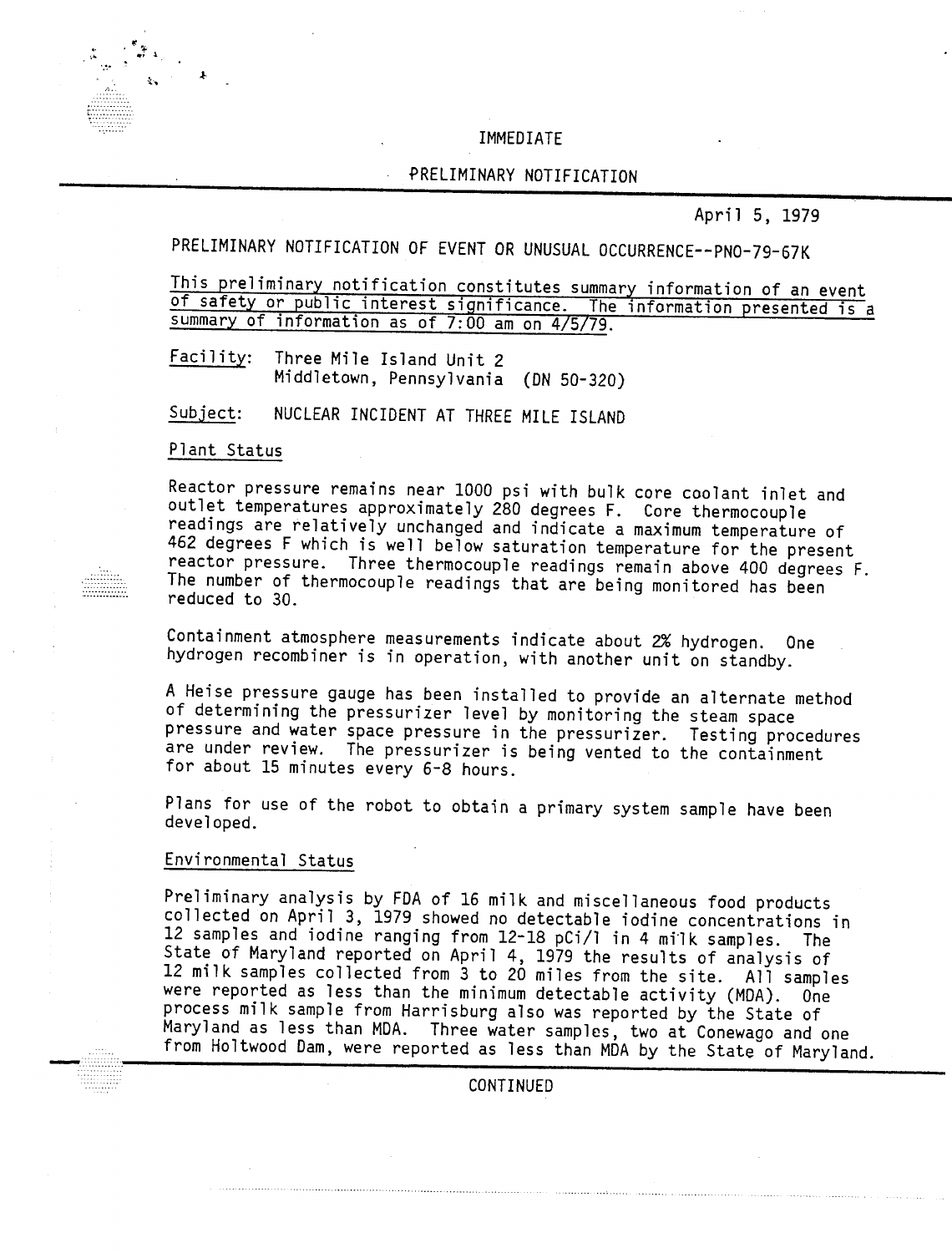| Continued | April 5, 1979 |
|-----------|---------------|
| Page 2    | PN0-79-67K    |

FDA collected 5 other milk samples on April 3, 1979, two of which showed iodine concentrations of 12 and 17 pCi/l. One showed no detectable iodine and there are no results for the other two samples. One of these samples showed a cesium concentration of 13 pCi/l; there are no cesium results for the other four. The State of Pennsylvania analysis of 15 milk samples collected on April 3, 1979 showed one with iodine at 19 pCi/l, 13 with no detectable iodine, and 1 with no result. Four showed cesium levels ranging from 10-26 pCi/l and there are no results for the other 11 samples. All of the samples collected by the State and FDA were split samples, i.e., shared to obtain independent results.

Continuous ground level radiation surveys performed on April 4, 1979 by the NRC survey teams on the east and west sides of the Susquehanna River from a distance of 4 miles north to 4 miles south of TMI showed radiation levels averaging less than 0.03 mR/hr on the east side of the river and 0.01 to 0.04 mR/hr on the west side of the river. Prevalent wind direction during the day was from the east.

Six ARMS surveys were performed on April 4, 1979 at: 0001, 0300, 0600, 0900, 1200 and 1522 hours. The flights identified the plume to be in the sections of 200° and 300°. The maximum radiation levels were detected during the 0600 flight during which levels of 1.2 mR/hr were detected using portable survey meters. The 1522 flight used normally installed ARMS instrumentation and measured radiation levels of about 0.1 mR/hr (about 5 times background) at 1 mile distance and about 0.06 mR/hr (about 3 times background) at 2 miles distance.

On April 4, a 40-minute air sample taken about 0100 near York Haven, and a 60-minute sample taken about 1300 in Goldsboro, both indicated less than  $1 \times 10^{-10}$   $\mu$ Ci/ml 1-131 (maximum permissible concentration for unrestricted areas).

Dose rates in populated areas as measured by NRC thermoluminescent dosimeters (TlDs) showed only minor changes from the previous day. Minor fluctuations are expected at these low dose rates. Following are the exposure rates for previously reported locations:

#### Dose Rate (Milliroentgens per Hour)

CONTINUED

| Falmouth<br>0.15<br>0.01<br>0.20<br>0.04<br>Middletown<br>0.04<br>0.01<br>0.02<br>0.01<br>Goldsboro<br>0.13<br>0.05<br>0.07<br>0.07                                                                                                                                                       | /4/79 |
|-------------------------------------------------------------------------------------------------------------------------------------------------------------------------------------------------------------------------------------------------------------------------------------------|-------|
| Goldsboro<br>0.04<br>0.02<br>0.05<br>0.02<br>Lewisberry<br>0.05<br>0.02<br>0.04<br>0.03<br>Pleasant Grove<br>0.04<br>0.02<br>0.06<br>0.01<br>York Haven<br>0.07<br>0.02<br>0.10<br>0.05<br>Conewago Heights<br>0.04<br>0.02<br>0.07<br>0.02<br>Emigsville<br>0.05<br>0.02<br>0.07<br>0.02 |       |

-,........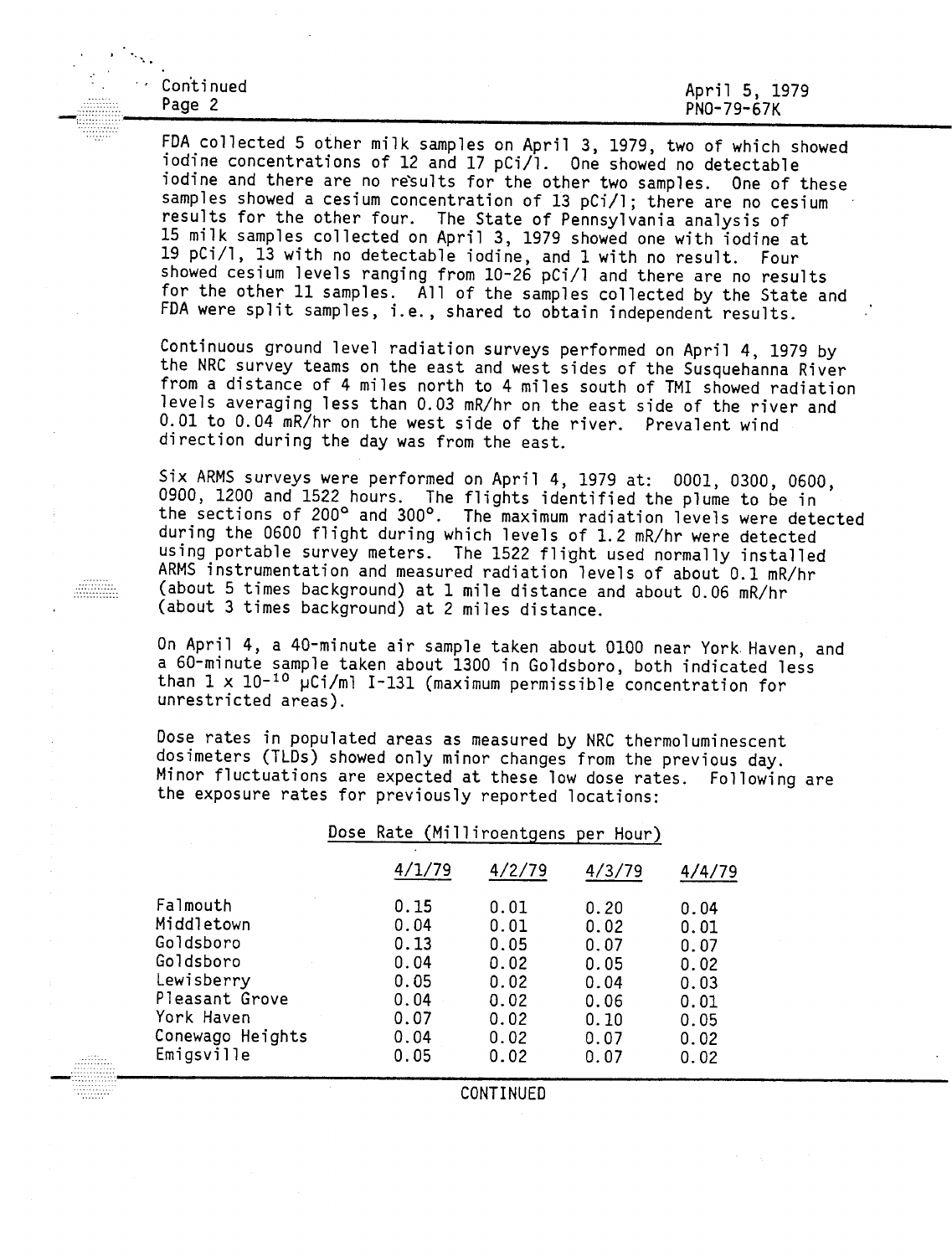April 5, 1979 PNO-79-67K

## Occupational Radiation.Exposures

Three occupational radiation doses in excess of the regulatory limit of 3 rems per calendar quarter have been confirmed. All three exposures were ricensee personnel and were approximately 4 rems (this includes the two exposures reported in PNO-79-67B). .

To date on April 4, 1979, there have been 12 individuals with doses greater than 2 rems but less than 3 rems. Three doses are for the period January 1 to April 4, 1979, but it is believed the majority of exposure was received as a result of the incident. More specific occupational exposure data is expected to be available in the near<br>future.

# Industrial Waste Treatment System (IWTS)

As of 0500 on April 5, 1979, the IWTS sump was 74% filled with about 100,000 gallons of capacity still available. The State of Pennsylvania approved release of material from the IWTS that does not exceed permissible values. No releases have been made as of 0500.

### Other Information

At about 5:00 pm on April 4, 1979, the licensee initiated the shipment of solidified low level waste which was collected from Unit 1 prior to the Unit 2 event of March 28, 1979. Additional shipments will be made twice daily. The waste is being sent to the Chem Nuclear facility in South Carolina.

The attached table of collective doses updated to April 3 was prepared by a joint NRC/HEW/EPA study group.

#### DThompson, IE x28487 NCMoseley, IE x28160 Contact:

| Distribution:<br>Chairman Hendrie<br>Commissioner Kennedy<br>Commissioner Gilinsky | Transmitted H St $\sqrt{2}$ $\overline{4}$<br>Commissioner Bradford<br>Commissioner Ahearne | S. J. Chilk, SECY<br>C. C. Kammerer, CA<br>(For Distribution) |
|------------------------------------------------------------------------------------|---------------------------------------------------------------------------------------------|---------------------------------------------------------------|
| $\overline{\phantom{0}}$                                                           |                                                                                             |                                                               |

Transmitted: MNBB t[: *'17* L. V. Gossick, EDO H. L. Ornstein, EDO J. J. Fouchard, PA N. M. Haller, MPA R. G. Ryan, OSP H. K. Shapar, ELD

P. Bldg  $5:52$ H. R. Denton, NRR R. C. DeYoung, NRR R. J. Mattson, NRR V. Stello, NRR  $S. Byd, NRR$ <br>S. Bldg  $X:57$ W. J. Dircks, NMSS Saul Levin, RES

 $\lambda$ J. G. Davis, IE Region I Region II

Region III 9:05 Region IV Region V (MAIL)  $\frac{(PH1L)}{1}$   $C(1)$ , o. cummings<br>P. Minogue, CD

CONTINUED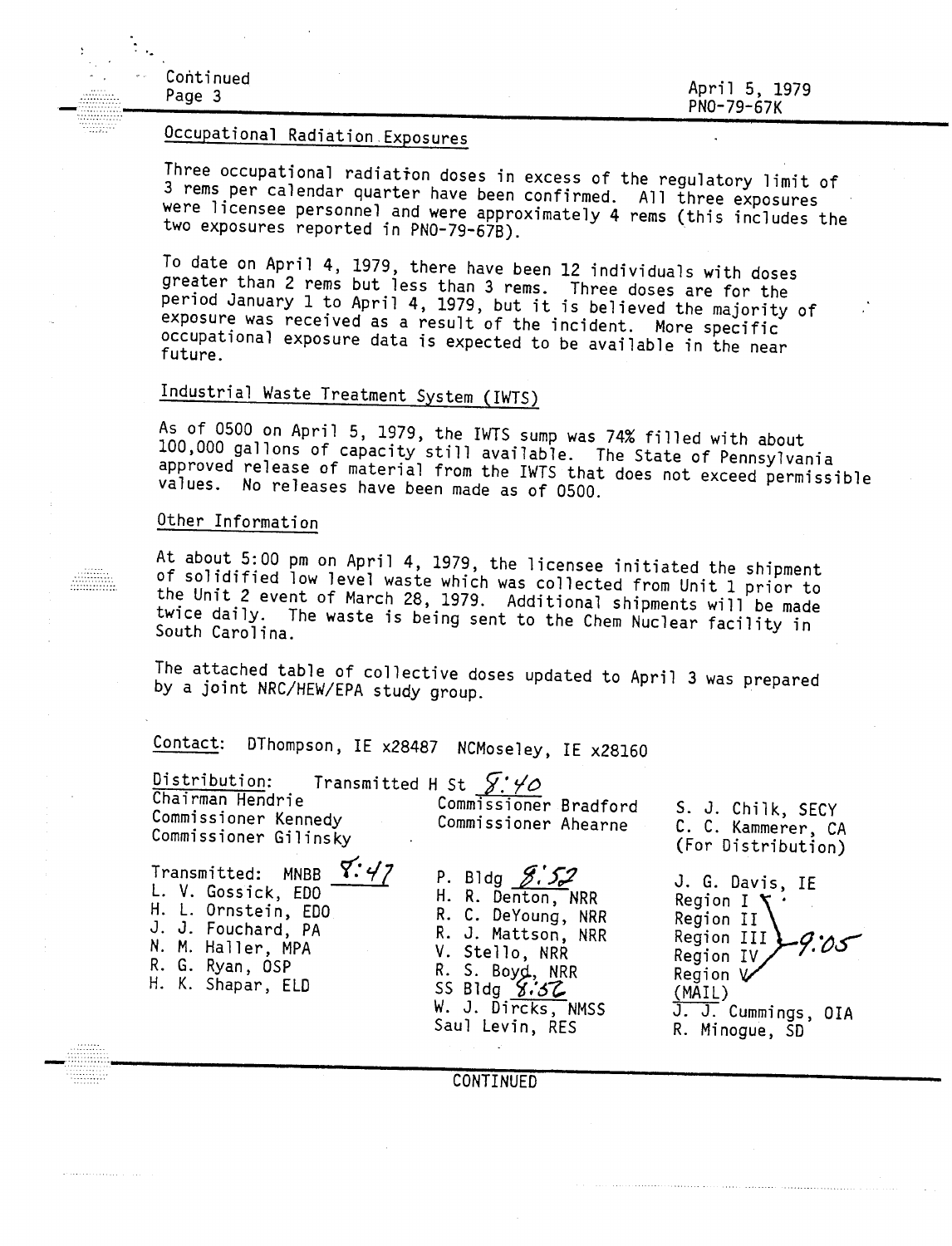| . <b>.</b>       | Continued<br>Page 4                                                                                                                                                                                                                          | April 5, 1979<br>PN0-79-67K |
|------------------|----------------------------------------------------------------------------------------------------------------------------------------------------------------------------------------------------------------------------------------------|-----------------------------|
| .<br><b>1919</b> | Distribution:<br>Distribution.<br>IE (TMI) Site: 9:46 (Provide copy to STATE)<br>White House Situation Room 9:50<br>EPA $11.00$<br>$FDA/BRH$ 77:30<br>DOE/EOC 9:35<br>FDDA/FEMA 11:56<br>BRP (State of PA)/2.02<br>DCPA $2:20$<br><b>HEW</b> |                             |
|                  | Handcarry (FAA)                                                                                                                                                                                                                              |                             |

 $\sim 10^{-1}$ 

.......... **WARRANG** 

. . . . . . . . . . . . . . .

## IMMEDIATE

 $\hat{\mathcal{L}}$ 

## PRELIMINARY NOTIFICATION

. . . . . .